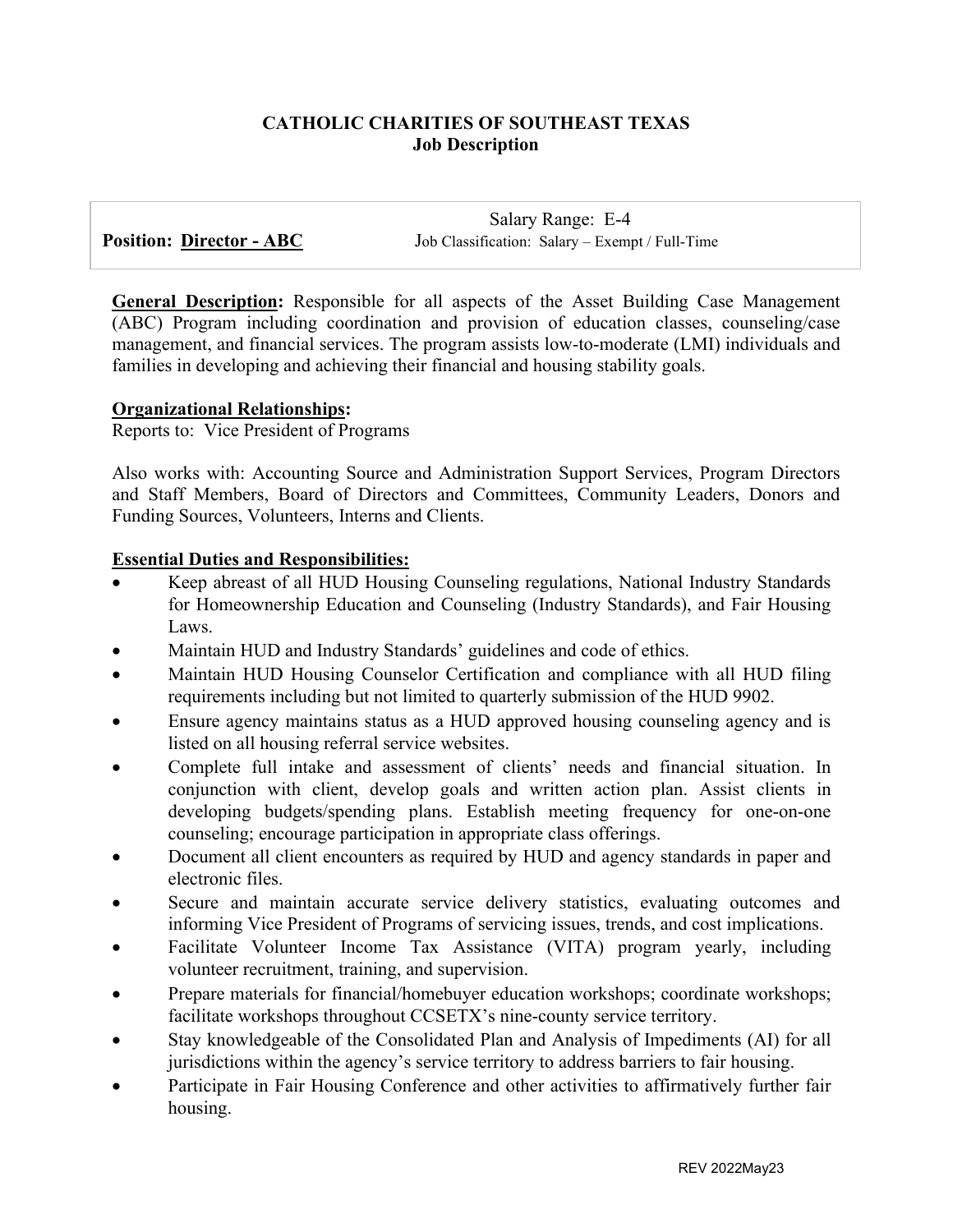- Participate in special projects as assigned by management.
- Perform outreach activities intended to identify LMI families needing support and assistance.
- Document requests for services the program currently does not provide and report to the Vice President of Programs; provide suggestions for program enhancement as applicable.
- Submit all necessary and appropriate documentation to the Vice President of Programs and President/CEO and/or administrative support services.
- Read and understand all program funding guidelines (ex. HUD) and ensure all program staff adhere to funding guidelines and CCSETX policies and procedures.
- Participate in the development of program policies and procedures, logic model and evaluation measures.
- Attend periodic training or workshops as needed and relative to the program.
- Network with existing social service agencies, housing authorities, financial institutions and other organizations and officials to establish referrals and outreach models.
- Prepare and monitor a program budget and adhere to it.
- Provide training and supervision to ABC Program staff and volunteers.
- Responsible for annual performance evaluations on all direct reports.
- Perform other duties as required by the President/CEO, such as preparing for, attending and/or supporting special events and projects. Examples include assisting with outreach activities, participating in staff retreats, United Way or other Funders' visits, agency fairs and speaking engagements, as deemed applicable.

# **Nonessential Duties and Responsibilities:**

Performs other duties as assigned by the Vice President of Programs and President/CEO.

# **Supervisory Responsibilities:**

Direct supervision of ABC Program Coordinator, Housing Stability Coordinator, Case Workers/Managers, and volunteers.

# **Minimum Education:**

- Bachelor's degree in Social Work, Psychology, Counseling, Business, Finance, or related field required. Master's level preferred.
- Certification with the Department of Housing and Urban Development (HUD) as a Housing Counselor or obtain certification within six months of date of hire.

# **General Qualifications:**

- Background in counseling, psychology, or social work and/or financial education and experience working with people of low-income.
- Must be able to work evenings and weekends.
- Demonstrated sensitivity to diverse cultures.
- Bi-lingual in Spanish a plus.
- Proven leadership, administrative and organizational abilities.
- Demonstrates strong written and verbal skills, including teaching and public speaking.
- Must have adequate/available and reliable transportation.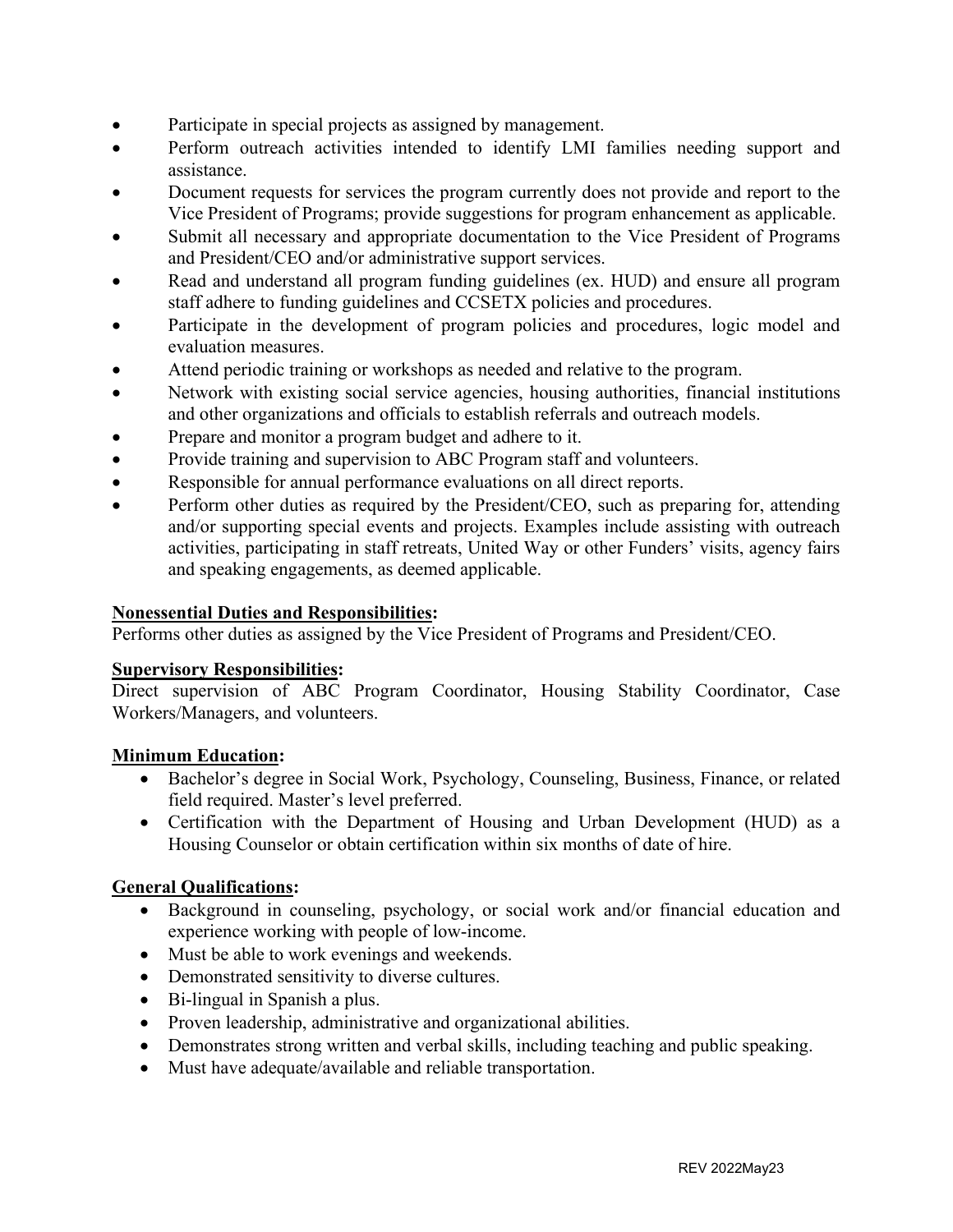• The employee must provide a copy of their valid Driver's license and proof of personal automobile insurance to the Administration Office.

### **Equipment Used:**

Telephone, personal computer, copier, and fax machine.

### **Working Conditions:**

Work is conducted in a controlled, agreeable environment as generally represented by Catholic Charities. Financial/homebuyer education workshops and client appointments will also take place at other locations throughout the 9-county service territory. All travel will be pre-approved by the Vice President of Programs or President/CEO.

### **Work Environment:**

The work environment characteristics described here are representative of those an employee encounters while performing the essential functions of this job. Reasonable accommodations may be made to enable individuals with disabilities to perform the essential functions.

### **Contacts:**

Requires contact by telephone, in writing, and in person with all stakeholders including but not limited to clients, prospective clients, other service providers, volunteers, and government agencies.

#### **Physical Demands:**

The physical demands described here are representative of those that must be met by an employee to successfully perform the essential functions of this job. Reasonable accommodations may be made to enable individuals with disabilities to perform the essential duties.

While performing the duties of this job, the employee is regularly required to use hands to manage or feel and talk or hear. The employee will be required to periodically stand and walk. The employee must frequently lift and/or move up to ten pounds and occasionally lift and/or move up to twenty-five pounds. Specific vision abilities required by this job include close vision, peripheral vision, depth perception, and ability to adjust focus.

### **Mental and Aptitude Requirements:**

Job requires ability to hear and talk; strong writing skills; analytical, conceptual, problem – solving and decision-making skills; and managing multiple tasks within the confines of deadlines.

### **Work Performance Measures:**

- Must report to work on time.
- Must dress appropriately.
- Must keep all work accurate and current.
- Must adhere to agency employee handbook of personnel policies.